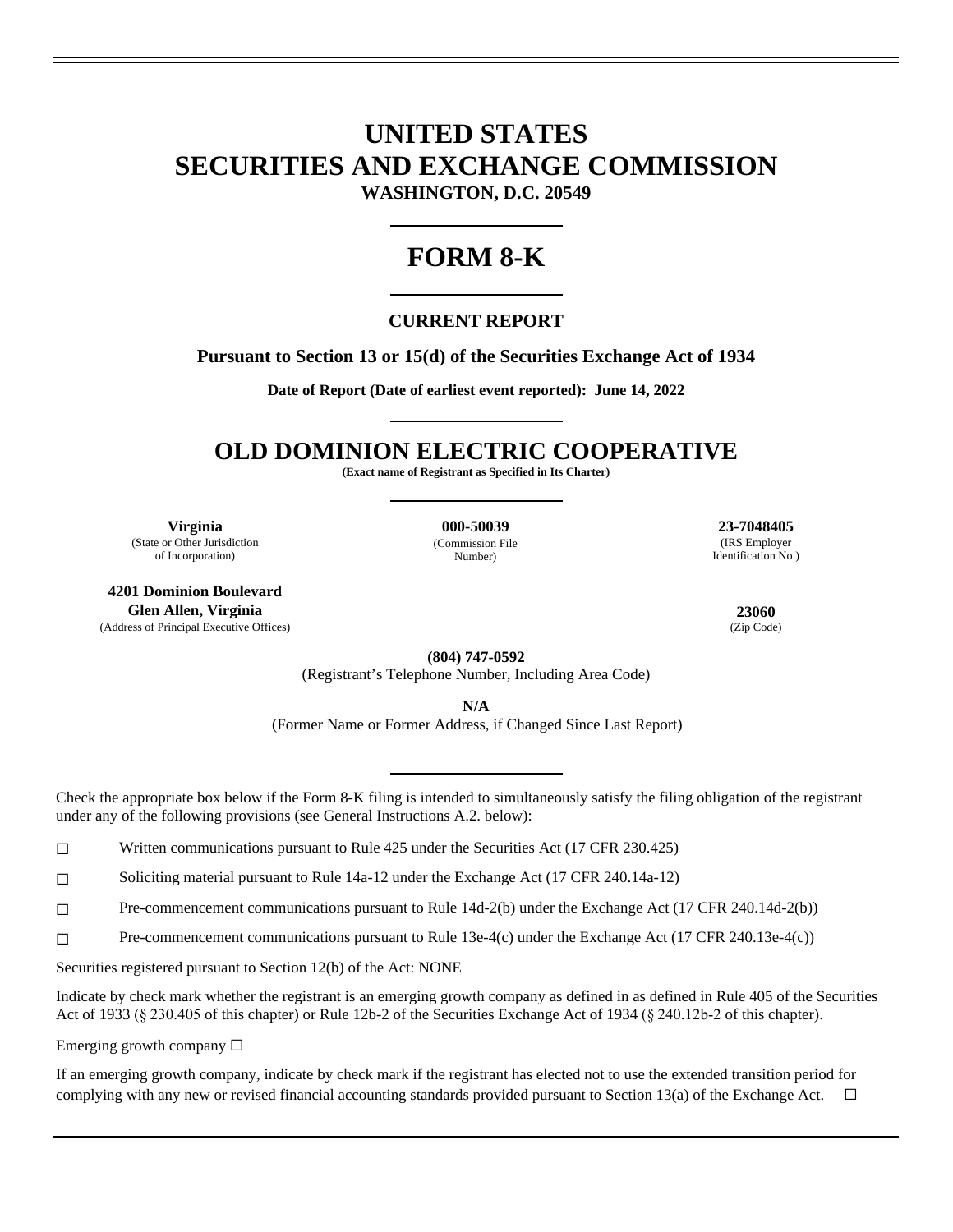### **Item 5.03 Amendments to Articles of Incorporation or Bylaws; Change in Fiscal Year**

(a) On June 14, 2022, the Bylaws of Old Dominion Electric Cooperative were amended with an effective date of June 14, 2022. The material change relates to the addition of Article 13 – Emergency Bylaws. The amendments support the ability of the Board and Executive Committee to manage the business during periods when a quorum of either the Board or the Executive Committee cannot readily be assembled due to the interruption of regular methods of communications because of some catastrophic event, including modifying notice and quorum requirements of duly called meetings and providing the authority to take action during such periods.

#### **Item 9.01 Financial Statements and Exhibits**

(d) Exhibits

The Exhibit listed below is being furnished with this Form 8-K.

| Exhibit No. | Description                                                                           |
|-------------|---------------------------------------------------------------------------------------|
|             | Bylaws of Old Dominion Electric Cooperative Amended and Restated as of June 14, 2022. |
| 104         | Cover Page Interactive Data File (embedded within the Inline XBRL document).          |